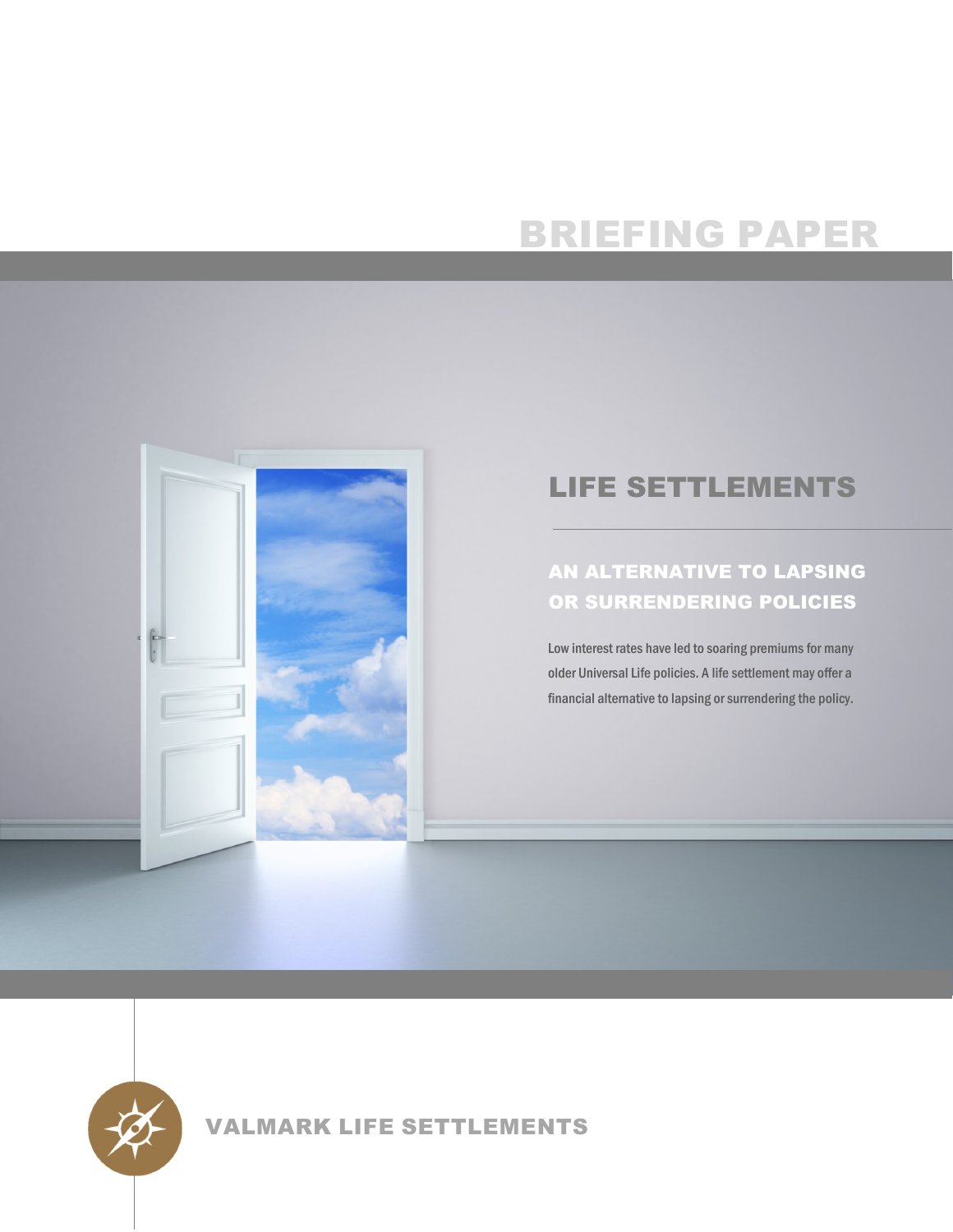

#### "Retirees Stung by Universal Life Costs"

This headline ran in the August 9, 2015 edition of *The Wall Street Journal.* In the article, writer Leslie Scism related several stories of retirees who recently saw their life insurance premiums jump as much as 1000%. For owners of Universal Life policies purchased in the 1980s, 1990s and early 2000s, significant premium spikes are not uncommon.

The article points out that during the decades of high interest rates, especially the 1980s, Universal Life policies accounted for more than 25% of all individual life-insurance sales. At a time when the 10-year Treasury yield peaked at 15%, policies were projected to earn sufficient interest to not only cover the future cost of insurance, but also enough to generate additional reserves of tax-deferred savings.

Fast forward to today. The 10-year Treasury is just off its mid-2012 low of 1.404%. Insurers have seen the yields in their investment portfolios steadily decline causing them to reduce interest payments to policyholders and raise the rates on the cost of insurance.

Some policyholders sought out professional advice early on to deal with the developing interest rate shortfalls, including swapping into different types of policies. Many, however, have been caught off guard, reacting, oftentimes too late, when the premium notice arrives alerting them to a giant leap in the amount of premium due.

### Avoid Leaving Money on the Table

The immediate reaction by many is to simply cancel the policy by surrendering it or allowing it to lapse. However, a portion of the face amounts of these policies may be recoverable through a life settlement. On the following pages are examples of how policyholders have been able to rescue a portion of their policies' face value by working with their Insurance Professional and the Valmark Life Settlements Team.

#### How Did This Happen?

The recent spate of premium spikes in Universal Life policies is "one of the most damaging but leastunderstood ramifications of years of low interest rates," according to Leslie Scism of *The Wall Street Journal*.

During decades of high interest rates, Universal Life Insurance was touted for its ability to combine taxdeferred savings with a death benefit.

Essentially, the policy works like this: The buyer deposits money into the policy. The insurer deducts for expenses, including the cost of the death benefit, and the rest of the money stays in the policy earning interest to help pay some, or all, of the future costs. The annual cost of the death benefit typically rises as the policyholder ages to reflect higher chances of death.

During the sales process, agents prepare "illustrations" to show how the savings build. But the 8%-10% rates highlighted by many agents in years past weren't guaranteed—which, as Ms. Scism points out, many buyers say they didn't fully understand.

Insurers say they had to reduce interest payments when yields in their own investment portfolios fell, citing that their sales materials disclosed that only a minimum rate—4% or 4.5% in many 1980s-era policies—would be guaranteed.

A further development, the decreased interest rates have caused some carriers to increase the cost of insurance on certain older blocks of policies. Policy holders who maintained their policies, even with decreasing interest rates, have been surprised to receive letters from their carriers informing them of increased costs of insurance and premium expense charges. These carriers include Banner/William Penn, Transamerica, AXA and finally, VOYA which passed along a 42% premium hike.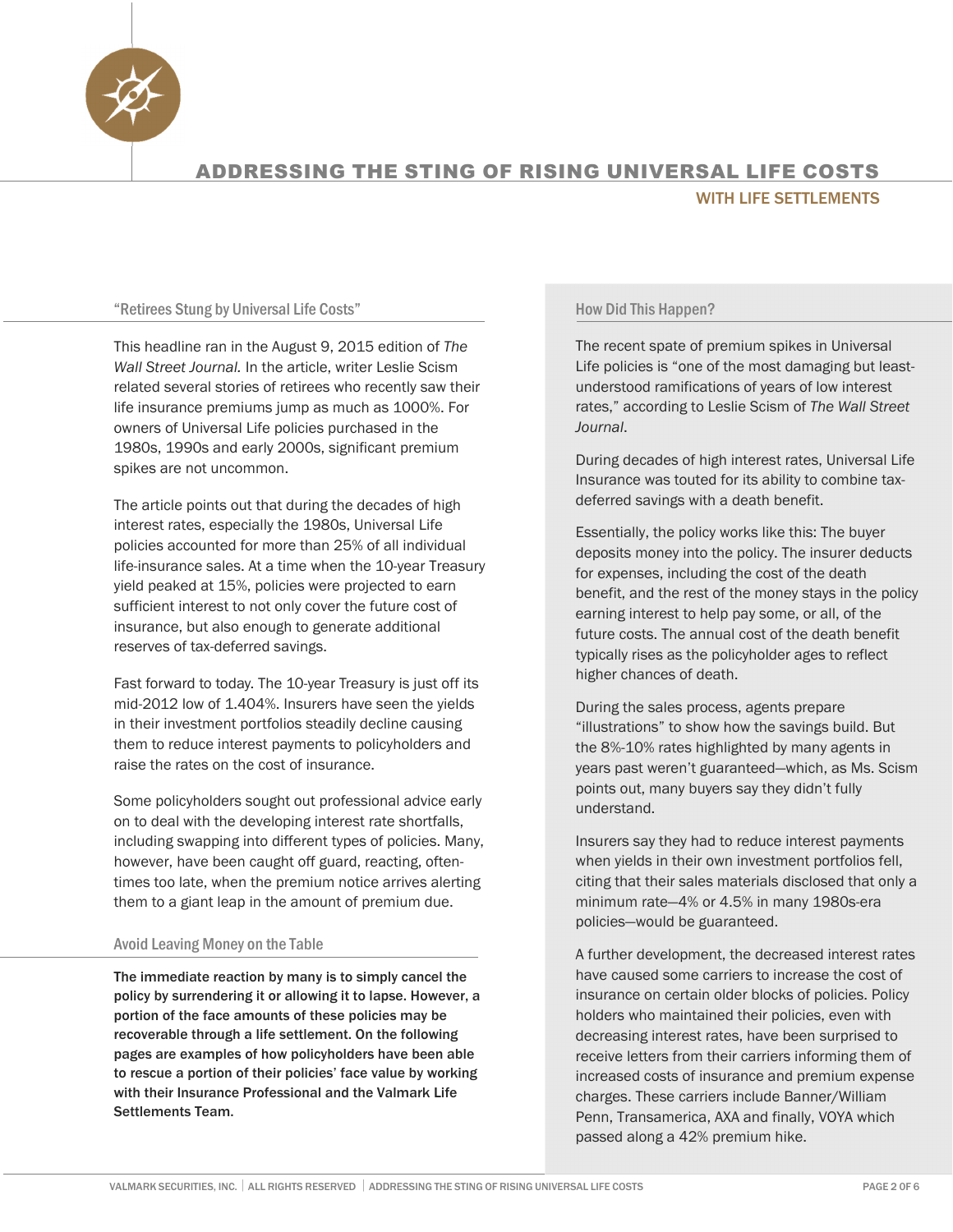



### THE SITUATION

Grace Cochran1, a 91-year-old widow, purchased a \$500,000 Universal Life policy in 1990 with an annual premium of \$9,000. Grace and her children were recently notified that they would need to pay an annual premium of \$60,103 in order to carry the policy to age 100 (it's maturity date) – or the policy would lapse within one year.

Grace's children were unable to afford the higher premiums and consulted a Valmark Advisor. The advisor recommended that the family consider a life settlement before allowing the policy to lapse. The life expectancy for Grace is 37-50 months.

### THE OUTCOME

Valmark's Life Settlements Team worked with multiple providers through the bidding process to negotiate a settlement offer resulting in a total gross offer of \$185,000 (before expenses and commissions).

### SUMMARY

| POLICY TYPE                   | Universal Life         |
|-------------------------------|------------------------|
| <b>DEATH BENEFIT</b>          | \$500,000              |
| <b>INITIAL PREMIUM</b>        | \$9,000                |
| INITIAL CREDITING RATE        | 9.35%                  |
| <b>CURRENT CREDITING RATE</b> | 4.5% (guaranteed)      |
| <b>CURRENT PREMIUM</b>        | \$60,103               |
| LIFE EXPECTANCY               | 37-50 months           |
| LIFE SETTLEMENT GROSS OFFER   | \$185,000 <sup>2</sup> |

### THE TAKEAWAY

In a recent survey, 90% of seniors say they would have considered a life settlement if they knew that was an option, rather than letting their policy lapse<sup>3</sup>. Life insurance is no longer just security for the beneficiaries; it is a valuable asset that may have more value than its cash surrender value.

Each client's experience varies, and there is no guarantee that a life settlement will generate an offer greater than the current cash surrender value. In such cases, the client can always surrender their policy to the carrier if the coverage is no longer needed. This material is intended for informational purposes only and should not be construed as legal or tax advice or investment recommendations. Consult a qualified attorney, tax advisor, investment professional or insurance agent about the issues discussed herein. Securities offered through Valmark Securities, Inc. Member FINRA/SIPC.

- 1. Client name has been changed to protect confidentiality.
- 2. The gross offer will be reduced by commissions and expenses related to the sale.
- *Alternatives -* 2015 3. Life Insurance Settlement Association, *Before Your Client Lapses That Life Insurance Policy, Consider the*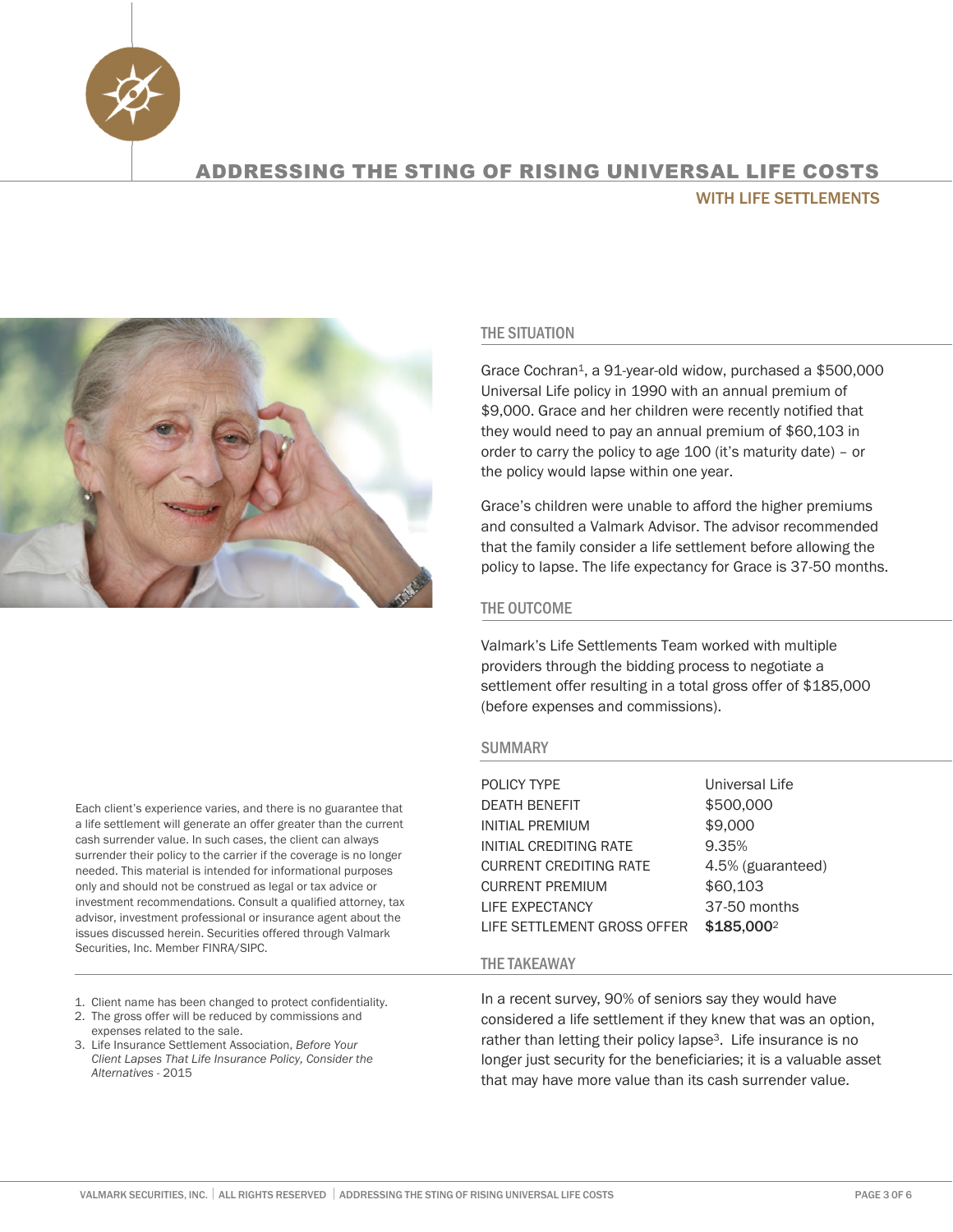



### THE SITUATION

Marshall Macy<sup>1</sup>, an 80-year-old retired architect, purchased a \$1.2 million Universal Life policy in 2004 with an annual premium of \$27,000. Marshall had stopped paying premiums in 2007 because his policy had been designed so that future premiums would be paid from interest earned on the policy.

Or so he thought. Fast forward 10 years. After a decade of low interest rates, Marshall received a notice from his carrier that his policy was going to lapse in 30-60 days. To bring his policy current and provide coverage to age 100, he would need to begin paying premiums of \$47,000.

Marshall consulted a Valmark Advisor who recommended that the family consider a life settlement before allowing the policy to lapse. The life expectancy for Marshall is 103-113 months.

### THE OUTCOME

Valmark's Life Settlements Team worked with multiple providers through the bidding process to negotiate a settlement offer resulting in a total gross offer of \$250,000 (before expenses and commissions).

#### **SUMMARY**

POLICY TYPE Universal Life DEATH BENEFIT \$1,200,000 INITIAL PREMIUM \$27,000 CURRENT PREMIUM \$47,000 INITIAL CREDITING RATE 5.75% CURRENT CREDITING RATE 4.0% (guaranteed) LIFE EXPECTANCY 103-113 months LIFE SETTLEMENT GROSS OFFER \$250,000<sup>2</sup>

### THE TAKEAWAY

In a recent study, it was found that \$112 billion in life insurance policies on the lives of seniors lapse or are surrendered every year.<sup>3</sup> Life insurance is no longer just security for the beneficiaries; it is a valuable asset that may have more value than its cash surrender value.

Each client's experience varies, and there is no guarantee that a life settlement will generate an offer greater than the current cash surrender value. In such cases, the client can always surrender their policy to the carrier if the coverage is no longer needed. This material is intended for informational purposes only and should not be construed as legal or tax advice or investment recommendations. Consult a qualified attorney, tax advisor, investment professional or insurance agent about the issues discussed herein. Securities offered through Valmark Securities, Inc. Member FINRA/SIPC.

- 1. Client name has been changed to protect confidentiality.
- 2. The gross offer will be reduced by commissions and expenses related to the sale.
- 3. Life Insurance Settlement Association, *Before Your Client Lapses That Life Insurance Policy, Consider the Alternatives -* 2015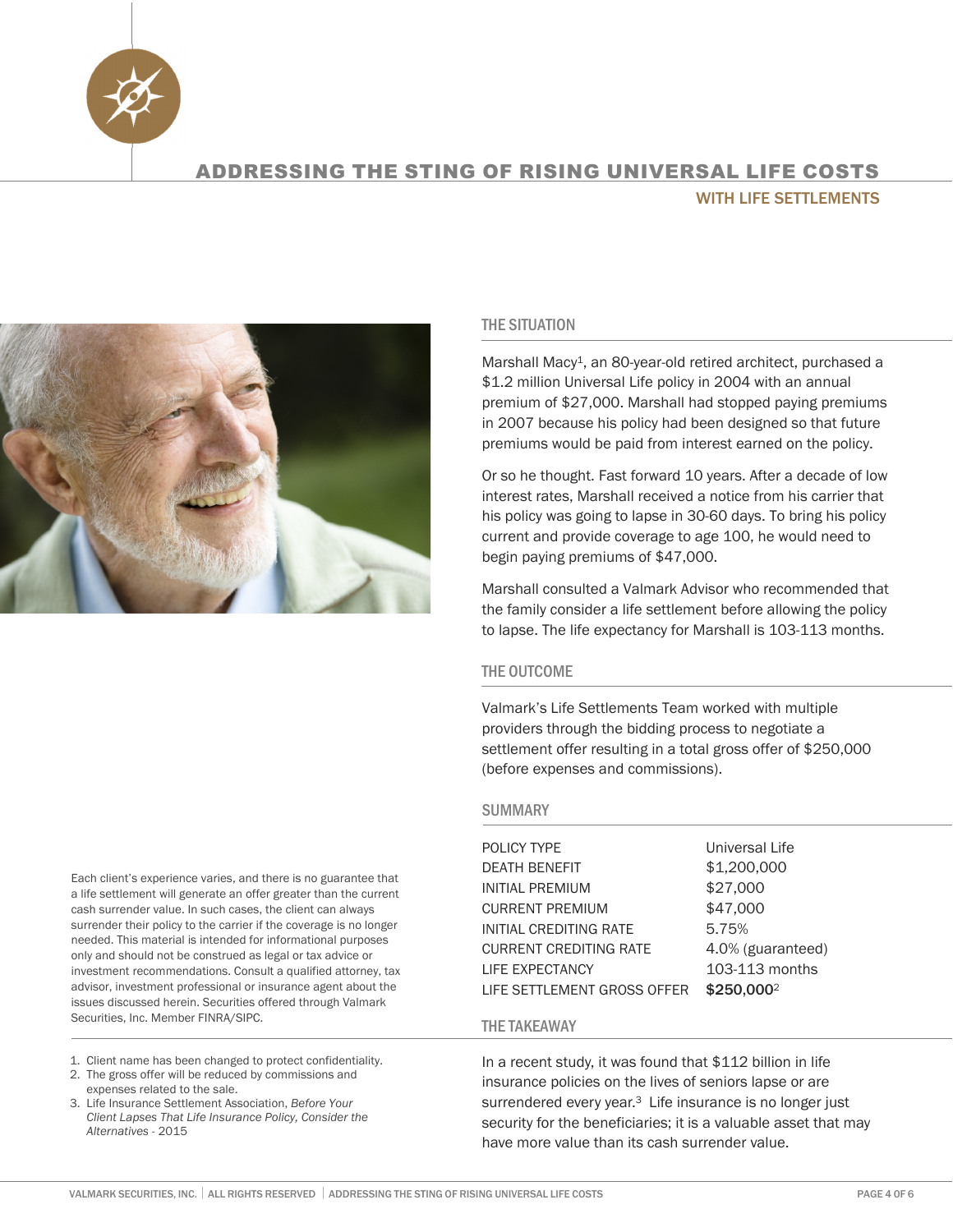



THE SITUATION

Larry Randall<sup>1</sup>, an 88-year-old retired corporate executive, purchased a \$1.2 million Universal Life policy in 2002. The original planned premium after an initial deposit of \$180,000 was \$21,778 which he paid every year. His insurance company recently notified him that his annual premium would increase to \$85,139 – nearly four times the planned amount – in order to carry the policy to age 100 (it's maturity date) at the current guaranteed interest rate of 4%...

Larry was unwilling to pay the higher premium and consulted a Valmark Advisor. The advisor recommended that he consider a life settlement before allowing the policy to lapse. Larry's life expectancy is 36 months.

### THE OUTCOME

Valmark's Life Settlements Team worked with multiple providers through the bidding process to negotiate a settlement offer resulting in a total gross offer of \$725,0002 (before expenses and commissions).

### SUMMARY

POLICY TYPE Universal Life DEATH BENEFIT \$1,200,000 INITIAL PREMIUM \$21,778 INITIAL CREDITING RATE 6.0% CURRENT CREDITING RATE 4.0% (guaranteed) CURRENT PREMIUM \$85,139 LIFE EXPECTANCY 36 months LIFE SETTLEMENT GROSS OFFER \$725,000<sup>2</sup>

### THE TAKEAWAY

Since January 2015, The Valmark Life Settlement team has created over \$236 million in gross life settlement proceeds for Valmark clients. Over this same period of time the average life settlement has delivered nearly 8X the cash surrender value to seniors. In our opinion this is a favorable time to consider a life settlement as an alternative to lapsing or surrendering a policy.

Each client's experience varies, and there is no guarantee that a life settlement will generate an offer greater than the current cash surrender value. In such cases, the client can always surrender their policy to the carrier if the coverage is no longer needed. This material is intended for informational purposes only and should not be construed as legal or tax advice or investment recommendations. Consult a qualified attorney, tax advisor, investment professional or insurance agent about the issues discussed herein. Securities offered through Valmark Securities, Inc. Member FINRA/SIPC.

- 1. Client name has been changed to protect confidentiality.
- 2. The gross offer will be reduced by commissions and expenses related to the sale.